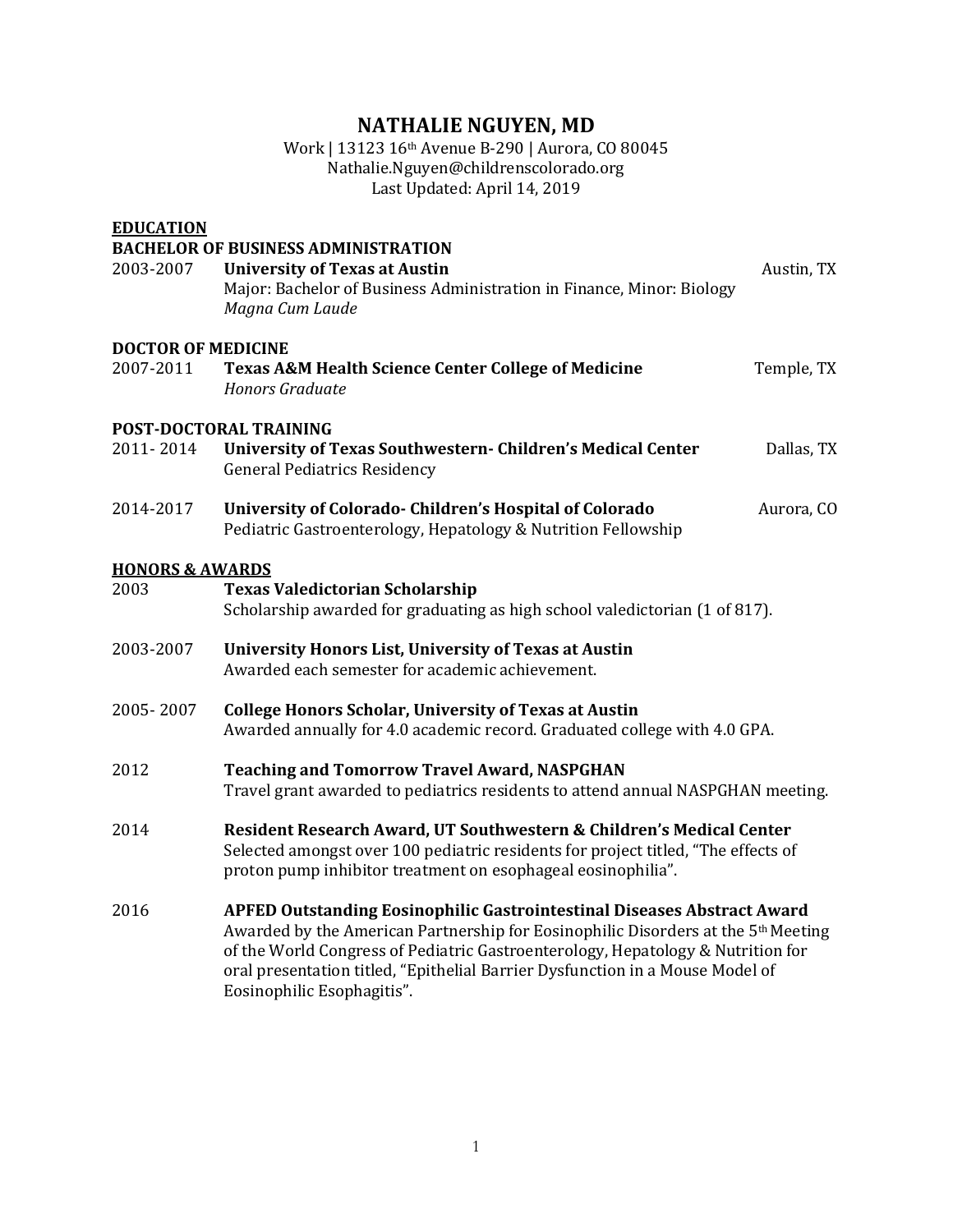# 2017 **Honorable Mention, CCTSI Spring Poster Session**

Awarded for poster titled, "TGF-B1 Alters Esophageal Epithelial Barrier Function by Attenuation of Cluadin-7 in Eosinophilic Esophagitis" at the Colorado Clinical and Translational Sciences Institute's Annual Spring Poster Session.

## **PROFESSIONAL MEMBERSHIPS**

- 2007-2011 Texas Medical Association
- 2007-2011 American Medical Association
- 2008-2012 Christian Medical and Dental Association
- 2011-2013 Texas Pediatric Society
- 2011- Present American Academy of Pediatrics
- 2012- Present North American Society of Pediatric Gastroenterology, Hepatology & Nutrition
- 2015- Present International Eosinophil Society
- 2016- Present American Gastroenterological Association
- 2017- Present American Partnership for Eosinophilic Disorders

# **INSTITUTIONAL SERVICE (COMMITTEES & COUNCILS)**

2016- 2017 Committee on Pediatric Gastroenterology Fellowship Education Children's Hospital of Colorado

## **LICENSURE & BOARD CERTIFICATION**

- 2009 Advanced Cardiovascular Life Support
- 2009 Basic Life Support
- 2011 Pediatric Advanced Life Support
- 2012 **Neonatal Resuscitation Program**
- 2013 Texas State Board of Medicine Licensure
- 2014 Colorado State Board of Medicine Licensure
- 2014 **American Board of Pediatrics- Board Certified in General Pediatrics**
- 2017 **American Board of Pediatrics- Board Certified in Pediatric Gastroenterology**

## **GRANT SUPPORT**

## **Completed Research Support**

## **NIH-T32 DK067009-12** Sokol (PI) 7/1/15 – 6/30/17

Epithelial Barrier Dysfunction in Eosinophilic Esophagitis

The aim of this study is to evaluate the role of TGF-beta 1 on epithelial barrier function in Eosinophilic Esophagitis.

Role: Trainee

```
Cystic Fibrosis Clinical Fellowship Grant- Nguyen14B0 Nguyen (PI) 7/1/14- 6/30/16
This award encourages specialized training and prepares candidate for career in academic medicine.
Role:	PI
```
#### **American Academy of Pediatrics Resident Research Grant** Nguyen (PI) 7/1/13- 6/30/14 Effects of Proton Pump Inhibitors on Eotaxin-3 in the Esophagus The aim of this study was to evaluate the effect of Proton Pump Inhibitors on Eotaxin-3 in Esophageal Eosinophilia. Role: PI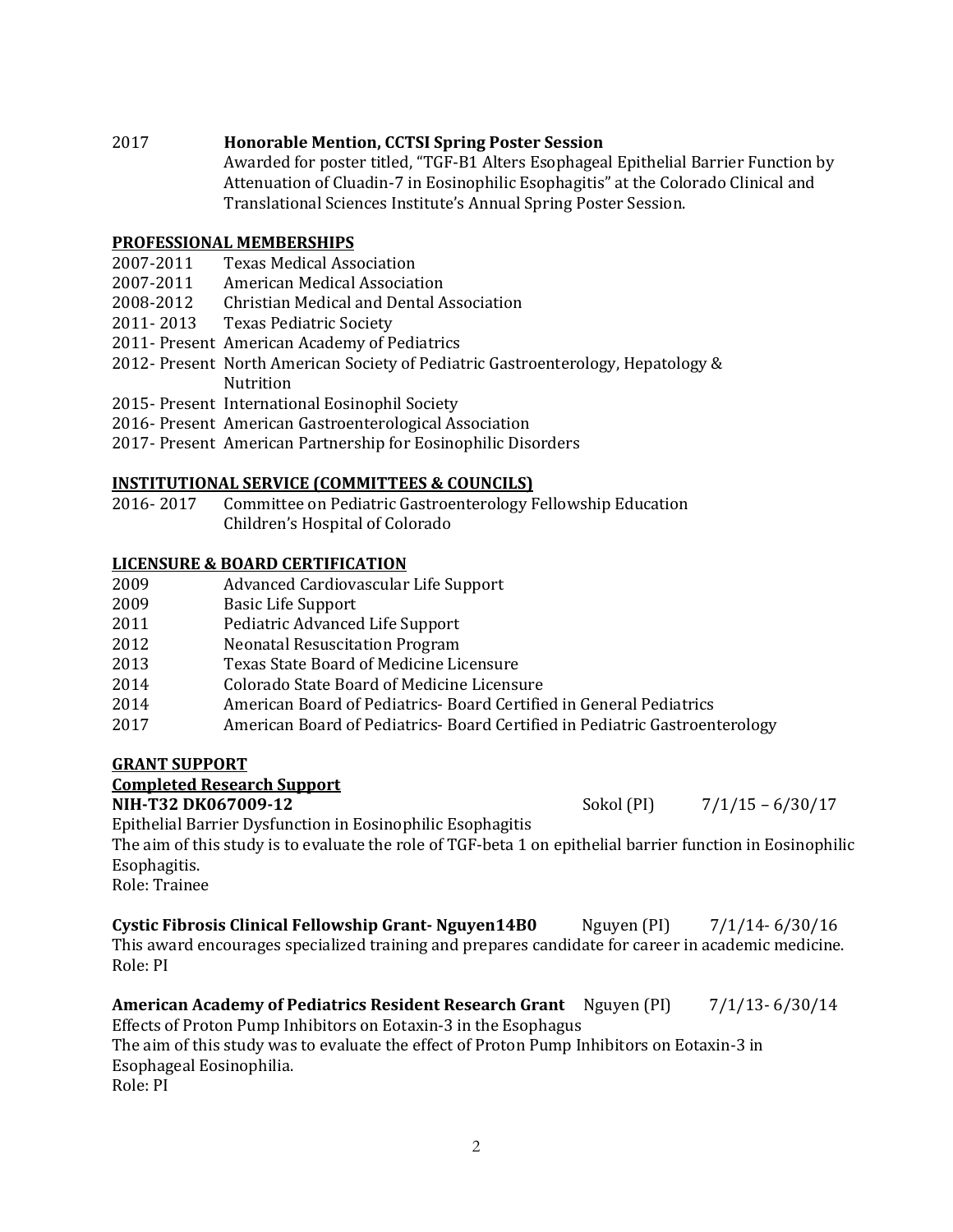#### **INVITED TALKS/ PRESENTATIONS**

| 2015 | "TGF-β Alters Epithelial Barrier Function in Eosinophilic Esophagitis"<br>Mucosal Inflammation Program Research Conference/ University of Colorado<br>Aurora, CO      |
|------|-----------------------------------------------------------------------------------------------------------------------------------------------------------------------|
| 2017 | "Unanswered Questions in Eosinophilic Esophagitis"<br>Mucosal Inflammation Program/University of Colorado<br>Aurora, CO                                               |
| 2018 | "EOS 101"<br><b>APFED Eos Connection Patient Education Conference</b><br>Aurora, CO                                                                                   |
| 2018 | "Emerging topics in Eosinophilic Esophagitis and Oral Manifestations of<br><b>Common GI Disorders"</b><br><b>Colorado Academy of Pediatric Dentists</b><br>Aurora, CO |
| 2018 | "Emerging topics: PPIs in Eosinophilic Esophagitis"<br>Pediatric Feeding Group<br>Aurora, CO                                                                          |

## **PUBLICATIONS**

- A. PEER REVIEWED ORIGINAL INVESTIGATIONS
	- 1. Masterson JC, Biette KA, Hammer JA, **Nguyen N**, Capocelli KE, Saeedi B, Harris RF, Fernando SD, Hosford LB, Kelly CJ, Campbell EL, Ehrentraut SF, Ahmed FN, Nakagawa H, Lee JJ, McNamee EN, Glover LE, Colgan SP, Furuta GT. Barrier Dysfunction in Eosinophilic Esophagitis is regulated by an Epithelial HIF-1a-Claudin-1 axis. Under Review.
	- 2. **Nguyen N**, Lavery WJ, Capocelli KE, Smith C, DeBoer EM, Deterding R, Prager JD, Leinwand K, Kobak GE, Kramer RE, Menard-Katcher C, Furuta GT, Atkins D, Fleischer D, Greenhawt M, Friedlander JA. Transnasal Endoscopy in Unsedated Children with Eosinophilic Esophagitis Using Virtual Reality Video Goggles. Clin Gastroenterol Hepatol. 2019 Jan 29. pii: S1542-3565(19)30070-9. doi: 10.1016/j.cgh.2019.01.023. [Epub ahead of print]. PMID: 30708107.
	- 3. **Nguyen N**, Baumgarten A, Wright BL, Capocelli KE, Pan Z, Lee JJ, Furuta GT, Masterson JC. Histologic similarities in children with eosinophilic esophagitis and proton pump inhibitor-responsive esophageal eosinophilia. [Allergy Clin Immunol.] 2018 Nov 14. pii: S0091-6749(18)31594-X. doi: 10.1016/j.jaci.2018.10.047. [Epub ahead of print].
	- 4. Mark JA, **Nguyen N**, Rosenwald K, Brumbaugh D, Kramer RE. Successful Retrieval of 28 Rare Earth Magnets from Small Bowel with Antegrade Single Balloon Enteroscopy. J Pediatr Gastroenterol Nutr. Accepted for Publication 2018 June 25.
	- 5. Wright BL, **Nguyen N**, Shim KP, Masterson JC, Jacobson EA, Ochkur SI, Lee JJ, Furuta GT. Increased GATA-3 and T-bet Expression in Eosinophilic Esophagitis vs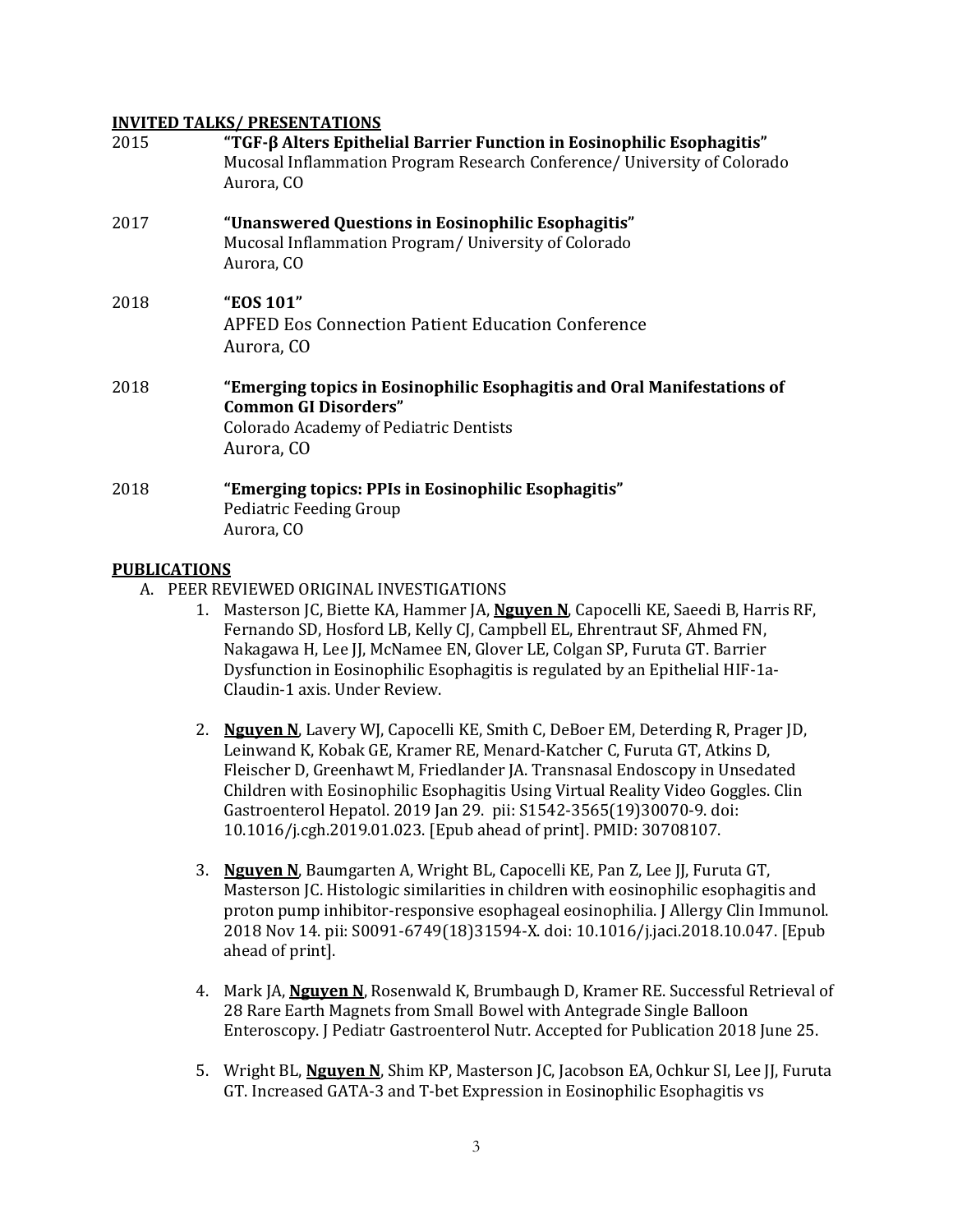Gastroesophageal Reflux Disease. J Allergy Clin Immunology. 2018 May;141(5):1919-1921.e5. doi: 10.1016/j.jaci.2017.12.993. Epub 2018 Jan 31.

- 6. **Nguyen N**, Kramer RE, Friedlander. Videocapsule Endoscopy Identifies Small Bowel Lesions in Patients with Eosinophilic Enteritis. Clinical Gastroenterology and Hepatology (2017), doi: 10.1016/j.cgh.2017.08.043. PMID: 28870663
- 7. Nguyen N, Fernando SD, Biette KA, Hammer JA, Capocelli KE, Kitzenberg DA, Glover LE, Colgan SP, Furuta GT, Masterson JC. TGF-β1 Alters Epithelial Barrier Function via Attenuation of Claudin-7 in Eosinophilic Esophagitis. Mucosal Immunol. 2017 Aug 23. doi: 10.1038/mi.2017.72. [Epub ahead of print]. PubMed PMID: 28832026; PubMed Central PMCID: PMC5825237.
- 8. Hall C, **Nguyen N**, Furuta GT, Prager J, Deboer E, Deterding R, Menard-Katcher C, Capocelli KE, Kramer RE, Friedlander JA. Unsedated In Office Transgastrostomy Esophagoscopy (TGE) to Monitor Therapy in Pediatric Esophagitis and Eosinophilic Esophagitis. J Pediatr Gastroenterol Nutr. 2017 May 12; doi: 10.1097/MPG.0000000000001631. PMID: 28505050.
- 9. Park IY, Zhang X, Nguyen N, Souza RF, Spechler SJ, Cheng E. Proton Pump Inhibitors Decrease Eotaxin-3 Expression in the Proximal Esophagus of Children with Esophageal Eosinophilia. PLoS One. 2014 Jul 2;9(7):e101391. doi: 10.1371/journal.pone.0101391. PMID: 24988452; PMCID: PMC4079672.
- B. REVIEWS, CHAPTERS & EDITORIALS
	- 1. Kim DY, Furuta GT, **Nguven N**, Inage E, Masterson JC. Epithelial Claudin Proteins and their Role in Gastrointestinal Diseases. Under Review. I Pediatr Gastroenterol Nutr. 2019 Feb 4. doi: 10.1097/MPG.0000000000002301. [Epub ahead of print]. PMID: 30724794.
	- 2. Lee K, Furuta GT, **Nguyen N**. Eosinophilic Esophagitis is an underlying cause for gastrointestinal concerns in children. Front Pediatr. 2018 May 3;6:113. doi: 10.3389/fped.2018.00113. eCollection 2018.
	- 3. Nguyen N, Furuta GT. Chapter 411: Allergic and Eosinophilic Gastoenteropathies. In: Kline MW, ed. Rudolph's Pediatrics. 23<sup>rd</sup> Edition. New York, NY: McGraw-Hill; 2018.
	- 4. Nguyen N, Furuta GT, Menard-Katcher C. Sticky Steroids-In Search Of An Approved Treatment For Eosinophilic Esophagitis. J Pediatr Gastroenterol Nutr. Publish Ahead of Print 2016 June 30. PMID: 27367789. PubMed Central PMCID: PMC5201455.
	- 5. Nguyen N, Furuta GT, Masterson JC. Deeper Than the Epithelium- Role of Matrix and Fibroblasts in Pediatric and Adult Eosinophilic Esophagitis. J Pediatr Gastroenterol Nutr. 2016 Aug;63(2):168-9. doi: 10.1097/MPG.00000000000001183. PubMed PMID: 27457777; PubMed Central PMCID: PMC4965178.
	- 6. **Nguyen N**, Furuta GT, Menard-Katcher C. Recognition and Assessment of Eosinophilic Esophagitis: The Development of New Clinical Outcome Metrics.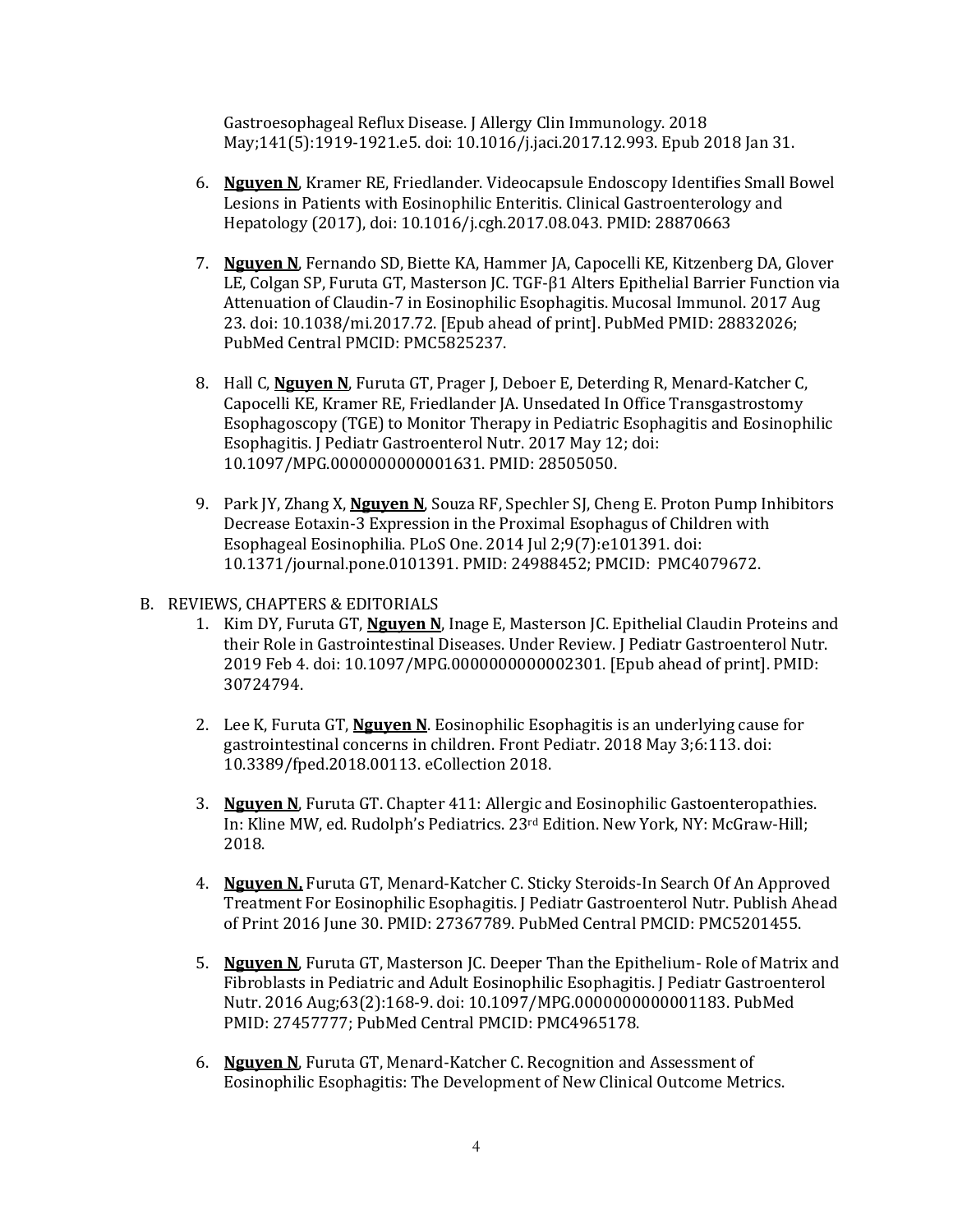Gastroenterology and Hepatology. 2015 Oct 11(10):  $670-674$ . PMID:  $27330494$ ; PMCID: PMC4849519.

- A. ORAL ABSTRACTS
	- 1. **Nguyen N**, Lavery W, Capocelli KE, DeBoer E, Deterding R, Prager, J, Smith C, Mesenbrink K, Kramer RE, Furuta GT, Friedlander J. Unsedated In-Office Transnasal Endoscopy is Safe and Effective in Monitoring Disease Activity in Pediatric Eosinophilic and Non-Eosinophilic Esophageal Disease. Oral Presentation, Annual Meeting of the North American Society for Pediatric Gastroenterology, Hepatology and Nutrition (NASPGHAN). Las Vegas, NV. November 2017.
	- 2. Nguyen N, Hammer JA, Biette KA, Lee JL, Furuta GT, Masterson JC. Epithelial Barrier Dysfunction in a Mouse Model of Eosinophilic Esophagitis. Oral Presentation, 5<sup>th</sup> Meeting of the World Congress of Pediatric Gastroenterology, Hepatology and Nutrition. Montreal, Quebec, Canada. October 2016.
- B. ABSTRACTS
	- 1. **Nguyen** N, Furuta GT, Menard-Katcher C. Pill esophagram can identify pediatric patients with EoE that may be amenable to therapeutic dilation. Poster Presentation, Digestive Disease Week. San Diego, CA. May 2019.
	- 2. **Nguyen N**, Atkins D, Andrews R, Skirka S, Natale J, Knotowicz H, Menard-Katcher P, Yadlapati R, Egan M, Menard-Katcher C, Furuta, GT, Robinson J. Assessing Healthcare Transition Readiness in Adolescents with Eosinophilic Gastrointestinal Diseases. Poster Presentation, American Partnership for Eosinophilic Diseases Eos Connection Patient Education Conference. Aurora, CO. July 2018.
	- 3. **Nguyen N**, Lavery W, Capocelli KE, DeBoer E, Deterding R, Prager, J, Smith C, Mesenbrink K, Kramer RE, Furuta GT, Friedlander J. Unsedated In-Office Transnasal Endoscopy is Safe and Effective in Monitoring Disease Activity in Pediatric Eosinophilic and Non-Eosinophilic Esophageal Disease. Poster Presentation, Digestive Disease Week. Washington DC. June 2018.
	- 4. Inage E, Hammer JA, **Nguyen N**, Fernando SD, Furuta GT, Masterson JC. TGFB1 Mediated Upregulation of a Transcription Factor, SNAI1 in Eosinophilic Esophagitis. Poster Presentation, Digestive Disease Week. Washington DC. June 2018.
	- 5. **Nguyen N**, Baumgarten AM, Wright BL, Lee J, Furuta GT, Masterson JC. Histological Assessment of Eosinophil Peroxidase Enhances Diagnosis of Eosinophilic Esophagitis and Proton Pump Inhibitor- Responsive Esophageal Eosinophilia. Poster Presentation, Annual Meeting of the North American Society for Pediatric Gastroenterology, Hepatology and Nutrition (NASPGHAN). Las Vegas, NV. November 2017.
	- 6. Wright BL, **Nguyen N**, Masterson JC, Shim K, Lee J, Furuta GT. Th2 vs Th1 Immune Polarization Distinguishes Eosinophilic Esophagitis from Gastroesophageal Reflux Disease. Poster Presentation, Annual Meeting of the North American Society for Pediatric Gastroenterology, Hepatology and Nutrition (NASPGHAN). Las Vegas, NV. November 2017.